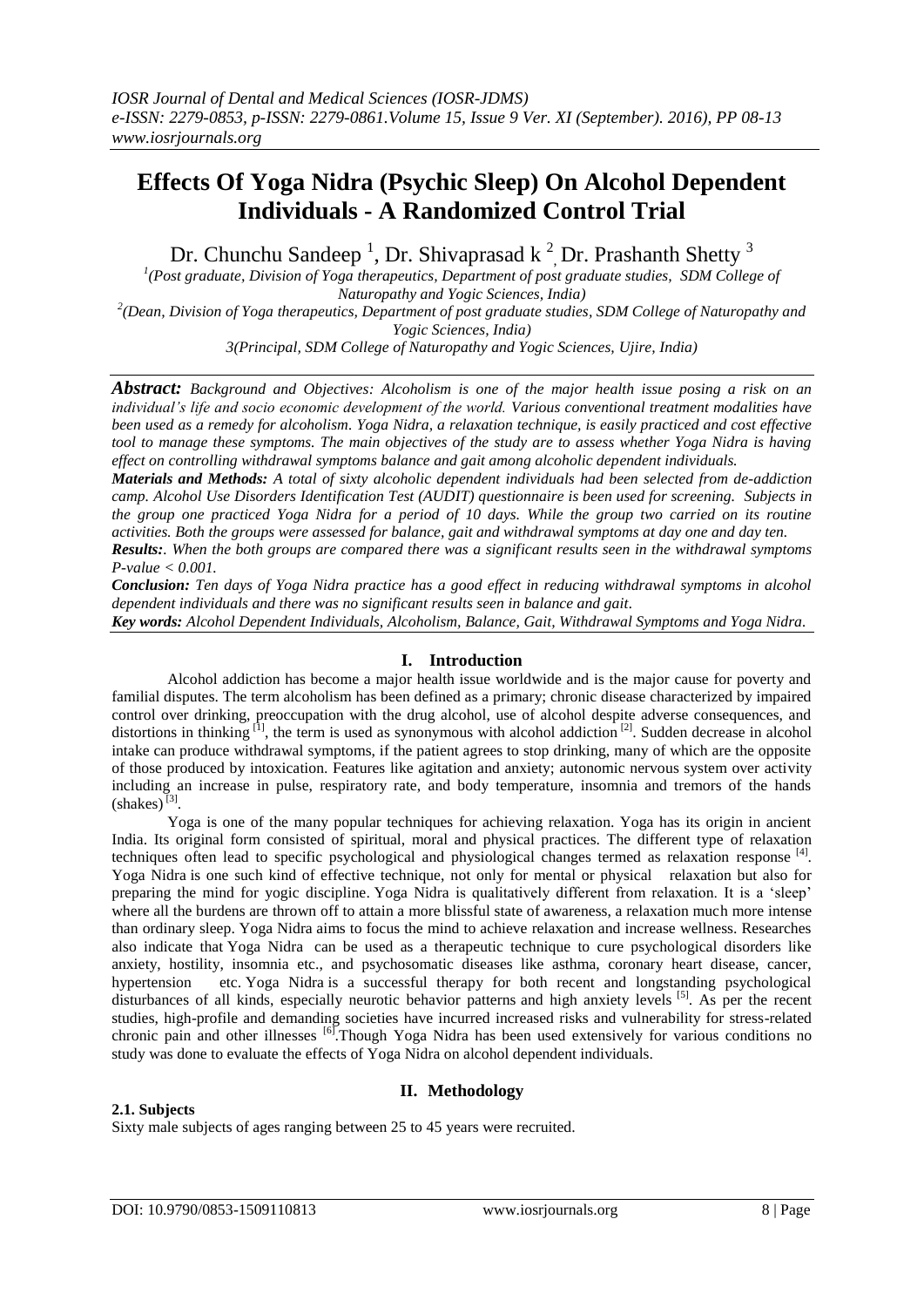## **2.1.1. Study Group**

Male Subjects from Sri Dharmasthala Manjunatheshwara (SDM) Deaddiction center, Lila Ujire, Dakshina Kannada were recruited for the study.

## **2.1.2. Inclusion criteria**

- Age: 25 to 45 years.
- Subjects who is willing to participate in the study.
- Gender: Male.
- Alcoholics who are eligible after screening using Alcohol Use Disorders Identification Test (AUDIT)
- Subjects having withdrawal symptoms and imbalance in balance and gait.

## **2.1.3. Exclusion criteria**

- Subjects who are on Anxiolytics.
- Subjects who underwent recent surgeries.
- Subjects who are having any Neurological diseases.

## **2.1.4. Consent form**

The subjects were instructed about the study and all subjects who are willing to take part in the study were considered. A signed informed consent was obtained from each individual. Institutional Ethical Committee approved the study.

#### **2.2. Study setting**

#### **2.2.1. Setting for assessments and Interventions**

Subjects were screened by using Alcohol Use Disorders Identification Test (AUDIT). Subjects who fulfilled inclusion criteria and exclusion criteria were selected and they were randomly allocated into two groups using computerized generated random number table. For (group 1) Yoga Nidra was given for 45 minutes for ten days, for (group 2) did not given any kind of Yogic intervention. Assessments were done day one and day tenth by questionnaire method.

## **2.3. Design**

The study adopted was Randomized Control Trial. 60 healthy volunteers were divided in to two groups. Group 1 received Yoga Nidra; group 2 did not receive any Yogic intervention. All the subjects were assessed on day one and day tenth.

#### **2.4. Assessments**

- Baseline and post assessment were done on the both groups using the following Questionnaries.
- Tinetti balance assessment tool.
- Clinical Institute Withdrawal Assessment for Alcohol Revised (CIWA-Ar)

# **2.4.1. Variables Studied**

#### **2.4.1.1 Tinetti balance assessment tool**

The Tinetti Assessment Tool is a simple, easily administered test that measures a patient's gait and balance. The test is scored on the patient's ability to perform specific tasks. It takes 10 to 15 minutes to complete the task. Scoring is done on a three point ordinal scale with a range of 0 to 2. A score of 0 represents the most impairment, while a 2 would represent independence of the patient. The individual scores are then combined to form three measures; an overall gait assessment score, an overall balance assessment score, and a gait and balance score. The maximum score for the gait component is 12 points. The maximum score for the balance component is 16 points. The maximum total score is 28 points. In general, patients who score below 19 are at a high risk for falls. Patients who score in the range of 19-24 indicate that the patient has a risk for falls60 [7] .

#### **2.4.2.2Clinical Institute Withdrawal Assessment for Alcohol Revised (CIWA-Ar)**

Alcohol Withdrawal Assessment Scoring Guidelines were assessed by Clinical Institute Withdrawal Assessment for Alcohol Scale, Revised (CIWA-Ar) is a common measure used in North American hospitals to assess and treat Alcohol withdrawal syndrome and for Alcohol detoxification. This clinical tool assesses 10 common withdrawal signs. This assessment for monitoring withdrawal symptoms requires 24 approximately 5 minutes to administer. The maximum score is 67 (see instrument). Patients scoring less than 10 do not usually need additional medication for withdrawal  $61^{[8]}$ .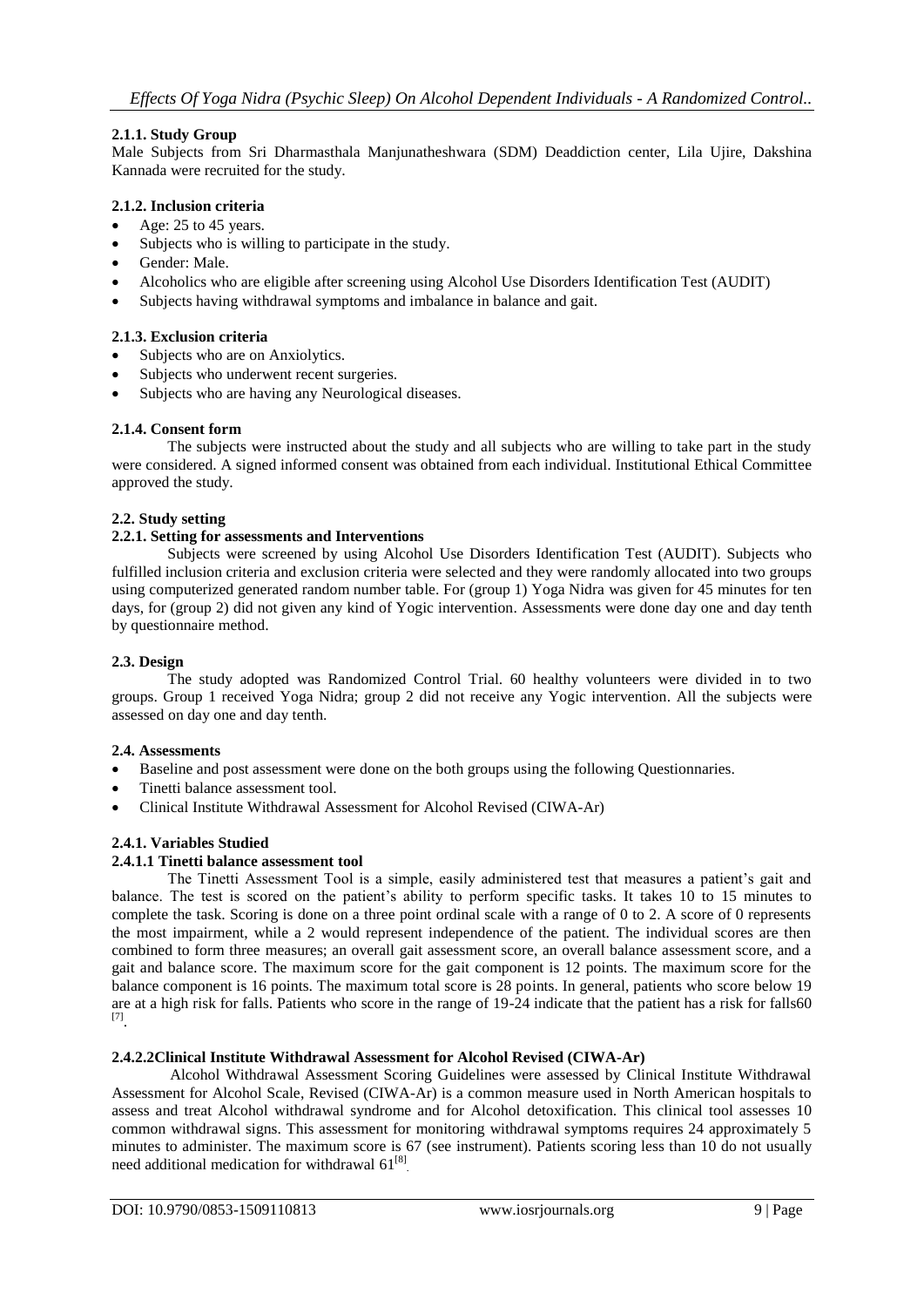

#### **Figure 2:** Practicing Yoga Nidra by the participants.



#### **2.5. Data extraction.**

The data was collected as self-reported measures using assessment tools viz., TINETTI & Clinical Institute Withdrawal Assessment for Alcohol Revised CIWA-Ar. The assessments were done as baseline and following a 10 days intervention (yoga intervention for experimental group and no specific intervention for the control group). The data later were further scored using their respective scoring keys and then arranged in Microsoft Excel sheets for statistical analysis.

#### **2.6. Stastical analysis.**

The raw data obtained from each subject in each recording session were tabulated separately. The distribution of the data and normality assumption were estimated, than the group's median, mean, standard deviation and Sw p- values were calculated for all the variables. Kruskal -Wallis One-Way Analysis of Variance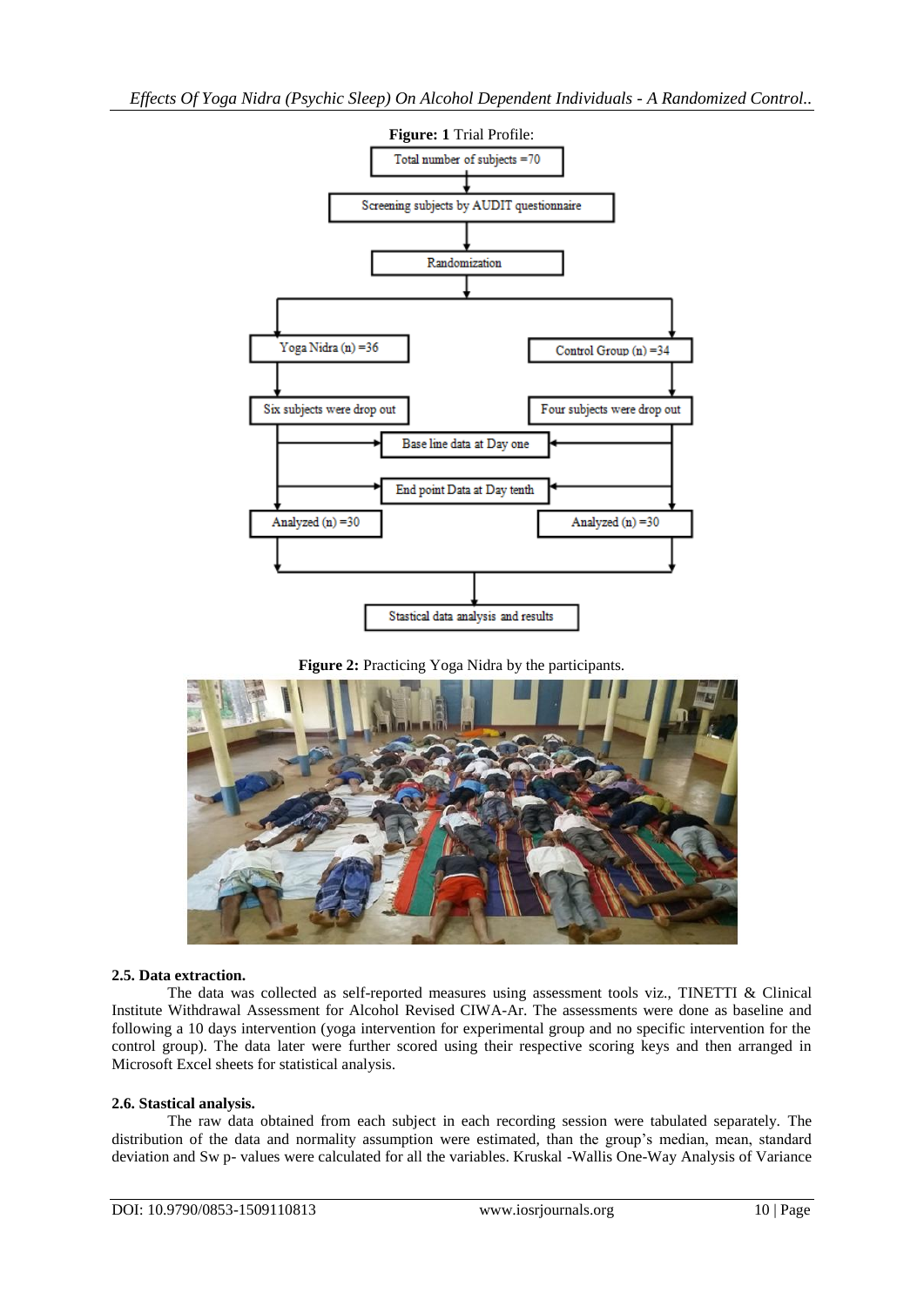(Mann-Whitney U test value) for inter group comparison between the full mud bath group and wet wrap group. Statistical analysis was done using Statistical Package for Social Sciences (SPSS 21.0).

#### **III. Results**

The present study is conducted to evaluate the effect of Yoga Nidra on alcohol dependent individuals and its influence on the outcome variables viz, withdrawal symptoms, balance and gait. Results were assessed in between the groups. Data was extracted at both baseline and post-intervention. As the measurements depend on the score and these scores do not follow normality assumption the nonparametric methodology has been adopted to perceive the objectives in particular Kruskal Wallis test has been adapted to know the equality of sample medians.

The Null hypothesis is accepted when data don't provide sufficient information to reject. As a result of P value *<* 0.05 then the null hypothesis rejected else it is accepted. When the both groups are compared there was a significant results seen in the with drawl symptoms *P* value < 0.001 whereas balance and gait were *P*  value  $< 0.14$  and 0.81 which is not significant.

Table 1: Kruskal -Wallis One-Way Analysis of Variance (Mann-Whitney U test value) for post inter group comparisons.

| <b>VARIABLES</b> | <b>GROUP 1</b> | <b>GROUP 2</b> | <b>SD GROUP</b> | <b>SD GROUP</b> | Mann Whitney U | p-VALUE |
|------------------|----------------|----------------|-----------------|-----------------|----------------|---------|
| (POST)           | <b>POST</b>    | <b>POST</b>    | 1 POST          | 2 POST          | test values    |         |
| Ciwa             | 17.00          | 45.00          | 4.01            | 5.65            | 900            | 0.00    |
| Vomiting         | 2.00           | 5.00           | 1.11            | 1.68            | 157            | 0.00    |
| Tremors          | 2.00           | 5.00           | 0.77            | 1.56            | 25.5           | 0.00    |
| Pa. sweats       | 2.00           | 4.00           | 0.79            | 1.63            | 103.50         | 0.00    |
| Anxiety          | 1.00           | 6.00           | 0.72            | 0.97            | 0.00           | 0.00    |
| Aud distb        | 2.00           | 4.50           | 1.30            | 1.28            | 137.50         | 0.00    |
| Visual Dis       | 2.00           | 4.50           | 1.11            | 1.57            | 106.00         | 0.00    |
| Tact.dist        | 2.00           | 4.50           | 1.11            | 1.57            | 470.00         | 0.00    |
| Headache         | 2.00           | 5.00           | 1.10            | 1.35            | 66.50          | 0.00    |
| Agitations       | 1.00           | 6.00           | 0.64            | 1.33            | 11.00          | 0.00    |
| Ocs              | 1.00           | 5.00           | 0.97            | 1.94            | 95.00          | 0.00    |
| Tineti que       | 21.00          | 18.00          | 0.39            | 2.27            | 851.00         | 0.00    |
| Balance          | 48.00          | 46.00          | 0.90            | 5.12            | 548.00         | 0.14    |
| Gait             | 8.50           | 8.00           | 1.64            | 1.68            | 465.50         | 0.81    |

P <0.05 Considered has a significant.

Ciwa: Clinical Institute Withdrawal Assessment for Alcohol Scale, Pa. sweats: Paroxysmal sweats, Aud distb: Auditory disturbances, Tact. dist: Tactile disturbances, Ocs : Orientation and clouding sensorium, Tinetti que: Tinetti questionnaire.

#### **IV. Discussion**

The main aim of the study was to evaluate the effects of Yoga Nidra on Alcohol dependent individuals. All the subjects who fulfilled the inclusion criteria underwent the Yoga Nidra intervention for the duration of 45 minutes in the supine posture for ten days.

The autonomic status of alcohol dependent individuals have been shown to be influenced positively in Yoga Nidra group Withdrawal symptoms following Yoga Nidra have shown significant results as compared to the control group ( $p < 0.001$ ). There was no significant results found with regards to balance ( $p < 0.14$ ) and gait (p<0.81) when compared to control group.

Earlier studies conducted using Yoga Nidra as intervention on menstrual symptoms with anxiety and depression in a sample of 82 first-year female medical students. Nearly, half the subjects reported the frequent occurrence of at least one menstrual symptom that appeared to cause discomfort but did not interfere with performance<sup>[9]</sup>.

In a study conducted by Khushubu rani et all ., Yoga Nidra was given for six months there was significant decrease in their degree of depression (according to the psychological general wellbeing schedule) and observed a significant change during the treatment period $^{[10]}$ .

In a study conducted by Michalsean using Yoga Nidra there was a decrease in the anxiety level in the case group. Earlier studies have also shown that employing Yoga interventions for other conditions (cancer survivors, self-reported emotional distress) results in beneficial effects for depression and mood, as well as anxiety and physical wellbeing<sup>[11]</sup>.

The Yoga Nidra state appears to reflect an integrated response by the hypothalamus, resulting in decreased sympathetic (excitation) nervous activity and increased parasympathetic (relaxation) function [12].

In other study there was a significant improvement in positive wellbeing, general health and vitality in the case group*.* Yoga Nidra is believed to balance psychic and vital energies within the psychic channels (nadis)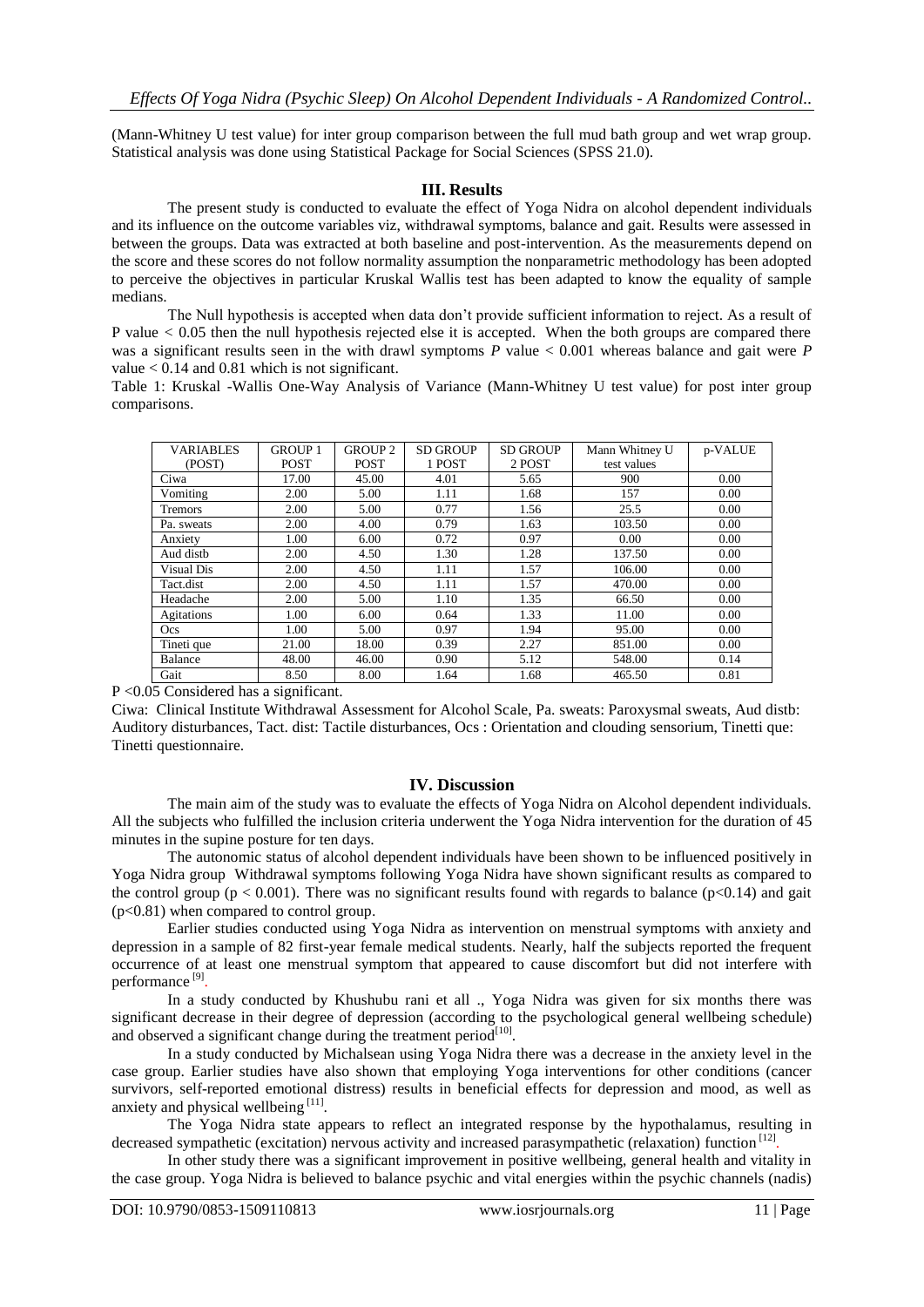of the energy framework underlying the physical body. Free flow of these energies is considered to be the basis of optimal physical and mental health.

The subjects who practiced Yoga Nidra felt that they have learnt a skill in the form of Yoga Nidra that can be used in stressful situations to become relaxed and for better management of stress. They experienced that the yoga program helped in decreasing nervousness, tensions, depression, downheartedness, hopelessness, illness and bodily disorders. They felt happy, satisfied, cheerful and lighthearted. They experienced a new outlook of life. Furthermore, it could be that the energy was used to handle the feelings and emotions that they previously suppressed [13].

In other study conducted by khushubu rani et al., concludes that Yoga Nidra appears to be a promising intervention for psychosomatic problems. It is cost-effective and easy to implement. The results indicate that somatoform symptoms in patients with menstrual disorder can be decreased by learning and applying a program based on Yogic intervention (Yoga Nidra)<sup>[10]</sup>.

A study conducted on anxiety symptom in non-alcoholics and there was a significant improvement seen in the symptoms by giving 12-week yoga intervention<sup>[14]</sup>. Since, there are no studies conducted using Yoga Nidra as an intervention to access its effect on withdrawal symptoms like vomiting, tremors, paroxysmal sweats, anxiety, tactile disturbance's, auditory disturbance's, visual disturbance's, orientation and clouding of sensorium headache, agitation. Balance and gait on alcoholic dependent individuals the present study been conducted.

Reduction in Vomiting and other withdrawal symptoms has been showed significantly ( $p < 0.001$ ) in the present study, compared to previous study which has showed Nausea and vomiting can be managed by integrated approach of Yoga as a complementary conventional treatment in breast cancer patients<sup>[15]</sup>.

By using Yoga Nidra as an intervention when we compare the Yoga Nidra group and control group the present study shows significant reduction in withdrawal symptoms (p<0.000*)* which is significant and the balance and gait  $p < 0.14$  and  $p < 0.81$  which is not significant. Further studies are guaranteed to see the Yoga Nidra effect on balance and gait by increasing the sample size and duration of the practice. The results overall have shown to be significant using Yoga Nidra a very safe and beneficial tool in helping alcoholic individuals to improve withdrawal symptoms like vomiting, tremors, paroxysmal sweats, anxiety, tactile disturbances, auditory disturbances, visual disturbances, orientation and clouding of sensorium headache, agitation after withdrawing alcohol.

#### **V. Conclusion**

The present study concludes that ten days of Yoga Nidra practice has a good effect in reducing withdrawal symptoms like vomiting, tremors, paroxysmal sweats, anxiety, tactile disturbances, auditory disturbances, visual disturbances, orientation and clouding of sensorium headache, agitation in alcohol dependent individuals and there was no significant results seen in balance and gait.

#### **1.1Limitations of the Study.**

- Short duration of the Yoga Nidra intervention.
- Sample size is very less.
- No objective variables have been used; subjective assessments tend to have bias.
- Bio chemical parameters would have given more appropriate results.

#### **Acknowledgements**

We thank the participants who participated for their willingness in the study. We also thank the SDMCNYS institution for their support.

#### **References**

- 
- [1]. Mukherjee S. Alcoholism and its effects on the central nervous system, *Current Neuro vascular Res* 2013, 10(3), 256-262. Hoffman JW, Benson H, Arns PA, Stainbrook GL, Landsberg GL, Young JB, Reduced sympathetic nervous system responsivity associated with the relaxation response. Science, 1982, 215, 190–192.
- [3]. Longo, Fauci, Kasper, Hauser, Jameson, Loscalzo, Harrison's principles of Internal Medicine, 18th edition.
- [4]. Benson H, Greenwood MM, Klemchuk H,The relaxation response: Psycho physiologic aspects and clinical applications, *International Journal Psychiatry Med*, 1975, 6, 87–98.
- [5]. Girodo M. Yoga meditation and flooding in the treatment of anxiety neurosis, *J Behav Ther Exp Psychia,*. 1974, 5, 157–160.
- [6]. Lundberg U. Stress hormones in health and illness: the roles of work and gender, *Psycho neuro endocrinology*, 2005, 30, 1017– 1021.
- [7]. Tinetti ME, Williams TF, Mayewski R.Fall Risk Index for elderly patients based on number of chronic disabilities*, Am J Med*, 1986, 80, 429-434.
- [8]. John T. Sullivan, Kathy Sykora, Joyce Schneiderman, Claudio A naranjo and Edward, M Sellers, Assessment of alcohol withdrawal: The revised Clinical Institute Withdrawal Assessment for Alcohol, scale (CIWA-Ar), *British Journal of Addiction*, 1989, 84, 1353-1357.
- [9]. Sherry S, Notman MT, Nadelson CC, Kanter F, Salt P. Anxiety, depression, and menstrual symptoms among freshman medical students, *J Clin Psychiatry*, 1988, 49, 490–493.